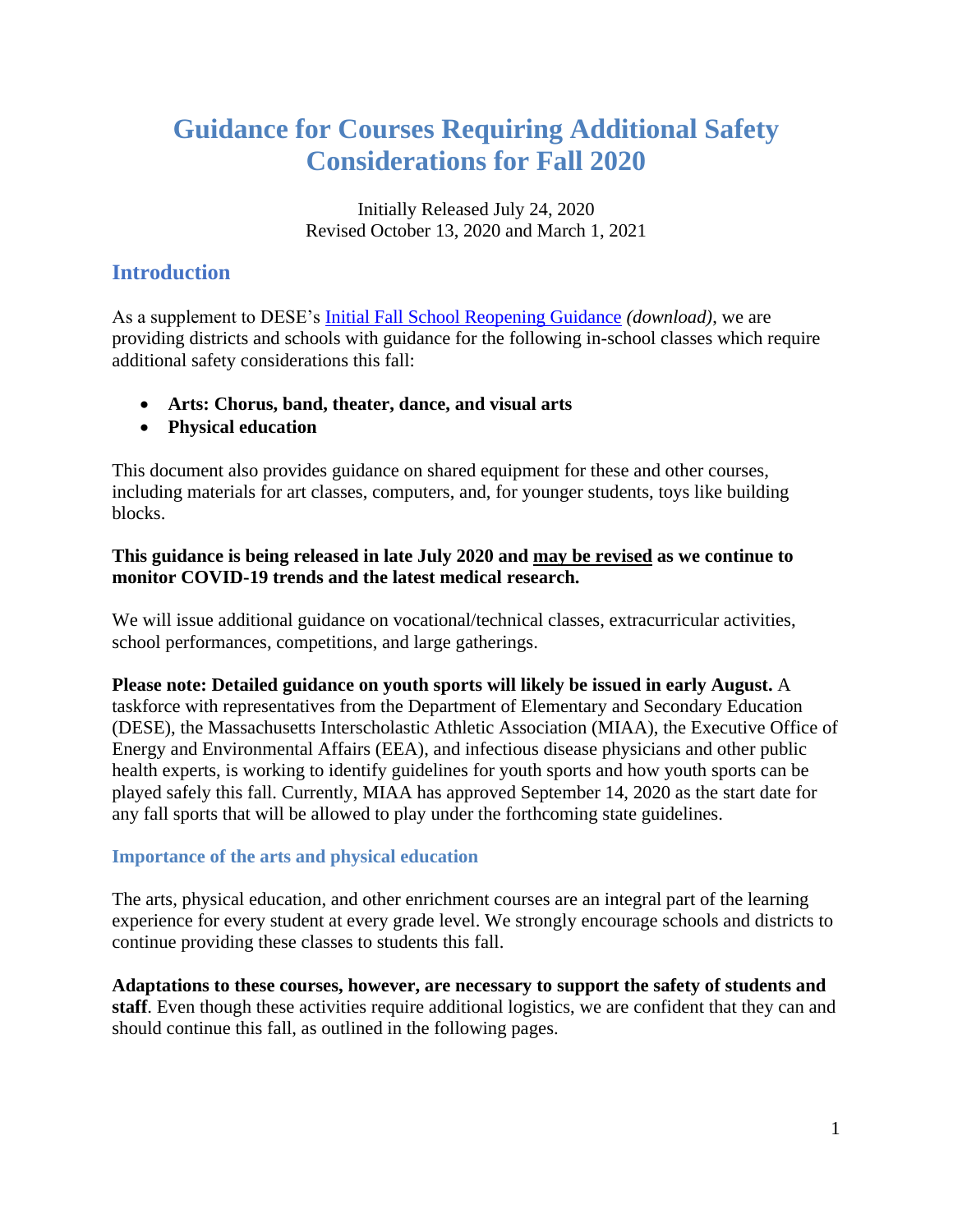In this document, we focus on guidance for courses that require enhanced health and safety measures due to increased respiration or sharing of equipment, and we include guidance specific to each type of course. These guidelines are designed to reduce the risk of virus transmission.

# **Core health and safety practices**

In our Initial Fall Reopening Guidance, we put forth the goal of the **safe** return of as many students as possible to in-person school. **This requires us to establish a new culture of health and safety in our schools this fall. It is not one mitigation strategy, but a** *combination* **of several strategies that will substantially reduce the risk of transmission.**

The core health and safety strategies are summarized below. For more detailed information, please see other DESE guidance, including the [Initial Fall Reopening Guidance](http://www.doe.mass.edu/covid19/on-desktop/2020-0625fall-reopening.docx) *(download)* and [Facilities and Operations Guidance](http://www.doe.mass.edu/covid19/on-desktop/2020-0722facilities-operations-guide.docx) *(download)*.

- **Stay at home if not well.** All students and staff should stay home if they are not feeling well, have any COVID-19 symptoms, or are in a household with someone who has recently tested positive COVID-19.
- **Masks are among the most important measures to contain the spread of COVID-19.**  We require all staff and students second grade and above to wear masks, and younger students are strongly recommended to wear masks.
- **Physical distance greatly reduces the risk of transmission.** In general, 6 feet is the recommended distance between individuals where feasible. The minimum distance required is 3 feet, which is medically permitted when wearing masks.
- **Hand hygiene is critical.** We require frequent handwashing or hand sanitizing.
- **Create cohorts and assign seats.** As feasible, cohorts of the same students taking part in the same activity should be created. Smaller cohorts are preferred when feasible.
- **Maximize ventilation.** For the courses and activities outlined in this guidance, ventilation, including holding classes outdoors, can be an important consideration.

# **General guidance for courses requiring additional safety considerations**

#### **Courses that require enhanced health and safety measures**

Chorus, singing, brass or woodwind instrument use, physical education activities, dance, and theater require enhanced health and safety measures, because they may involve increased respiration.<sup>1</sup> Research into optimal ways to maximize safety in these types of activities is ongoing. As a result, in consultation with our medical advisors, our guidance at this time is intentionally conservative and recommends modifications to minimize these elevated risks.

**We strongly encourage these courses and activities be held fully or partially online if possible. If they are held in person, we strongly encourage – and at times require – these activities to occur outdoors**. Safety requirements for these activities are as follows: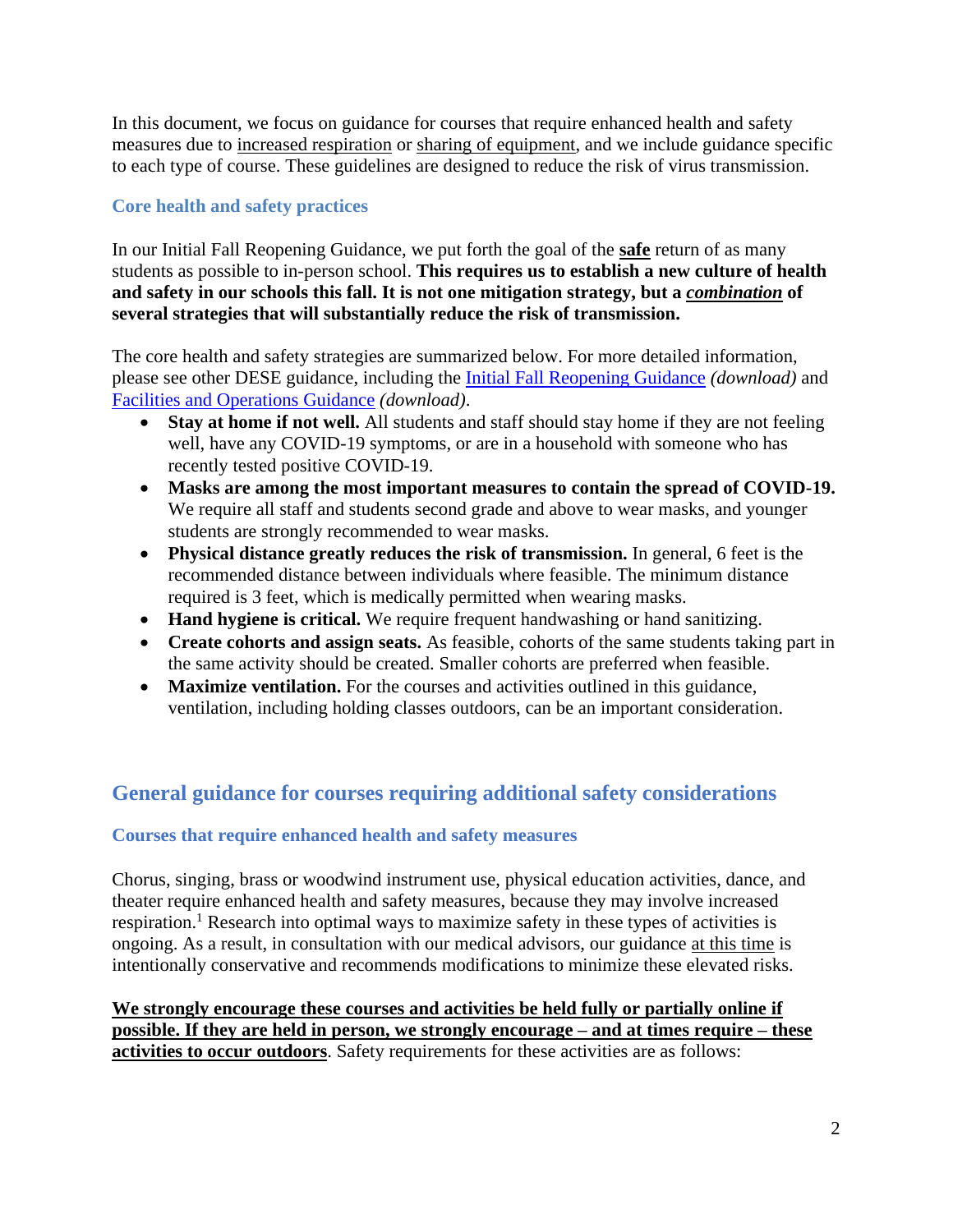# **For chorus, singing, musical theater**:

- **If outdoors, with masks encouraged if possible,** these activities can occur with at least 10 feet of distance between individuals.
- **If indoors, with masks required,** these activities can occur with at least 10 feet of distance between individuals if in-person school is occurring
- **Note: These activities cannot occur indoors without a mask.**

# **For using brass or woodwind instruments:**

- **If outdoors, with masks encouraged if possible,** these activities can occur with at least 10 feet of distance between individuals.
- **If indoors, with masks encouraged if possible,** these activities can occur with 10 feet of distance between individuals if in-person school is occurring.

# **For non-musical theater:**

- **If outdoors, with masks encouraged if possible**, these activities can occur with 6 feet of distance between individuals.
- **If indoors, with masks required**, these activities can occur with 6 feet of distance between individuals.
- **Note: These activities cannot occur indoors without a mask.**

# **For physical education activities and dance:**

- If outdoors, without masks, these activities can occur with 10 feet of distance between individuals.
- If outdoors, with masks required, these activities can occur with 6 feet of distance between individuals.
- **If indoors, with masks required**, these activities can occur with 6 feet of distance between individuals.
- **Note: These activities cannot occur indoors without a mask.**

# **Courses that involve regular sharing of equipment**

Many courses and activities use equipment and materials that are regularly shared between students, including music, visual arts, and physical education. The sharing of equipment and materials (e.g., building blocks, computers) is permitted with the following modifications.

#### **Require students to wash hands, wear masks, and maintain distance**

- Students should wash or sanitize hands before and after using equipment;  $2$  frequent handwashing is likely the best way to protect against transmission from surfaces.
- Ideally, students must be 6 feet apart. When wearing masks, 3 feet is the minimum distance allowed between students (seat edge to seat edge). Masks must cover the nose and mouth and be on at all times if students are less than 6 feet apart or using shared equipment.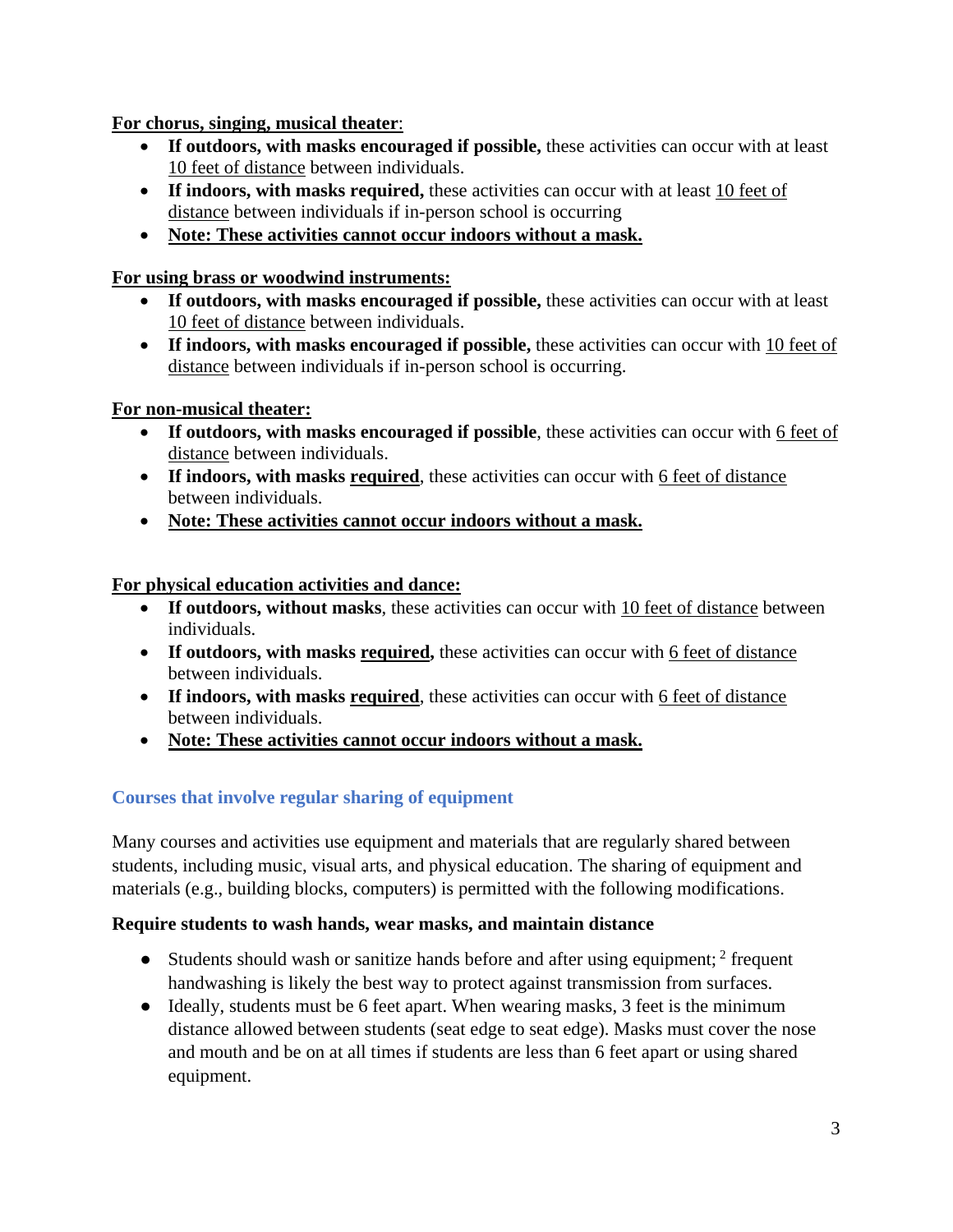#### **Minimize and modify shared equipment usage**

- **Consider lesson plans that minimize the use of shared equipment.**<sup>3</sup> If feasible, reduce class sizes for classes requiring equipment to reduce the need for equipment sharing.
- **If feasible, procure additional pieces of equipment in order to limit sharing**. This may not be possible for more expensive equipment (e.g., cameras) but may be possible for other types (e.g., some art supplies).
- **Assign specific students to specific pieces of equipment or workstations** (e.g., computers, art stations) that they can use for each class session. This is similar to having assigned seats in classrooms so that specific students are always near the same other students.
- **If there is not enough equipment for each student to have their own, consider creating cohorts, e.g., having students work in pairs or small groups** and keeping those groups the same.
	- $\circ$  One student can physically touch the equipment (e.g., camera) and the other students can play roles that do not involve physically touching the equipment (e.g., arranging items to be photographed).
	- $\circ$  If it is possible for the students to wipe down/clean the equipment part of the way through class, students can switch roles. Otherwise, students can swap roles in the next class session.
- **Equipment that touches the eyes or mouth (e.g., cameras) can be shared if a disposable protective cover is added** and students do not directly breathe into the item (for example, woodwind instruments cannot be shared). Disposable protective covers should be removed, disposed of and replaced with a new cover between uses, and the equipment should be cleaned between uses by students or custodial staff.
- **Instruments that do not come into contact with the mouth (e.g., piano) can be shared** if cleaned by students or custodial staff between uses. Woodwind or brass instruments (e.g., flute, saxophone, trumpet, clarinet) cannot be shared.
- **Do not share equipment or objects that are hard to clean and disinfect** (e.g., any materials with fabric or irregular surfaces such as stuffed animals or playdough).<sup>4</sup>

#### **Increase shared equipment cleaning**

- **Shared equipment should be wiped down before and after each use** (so there are ideally two wipe-downs between each student's use). Students or custodial staff could wipe down/clean equipment as appropriate.
	- An [EPA approved disinfectant](https://www.epa.gov/pesticide-registration/list-n-disinfectants-use-against-sars-cov-2-covid-19) should be made available in each room for this purpose. Sufficient inventory of disinfectant supplies should be maintained at all times.
	- Teachers play an important role in proper equipment hygiene. In the classes in which students wipe down/clean their own equipment, teachers should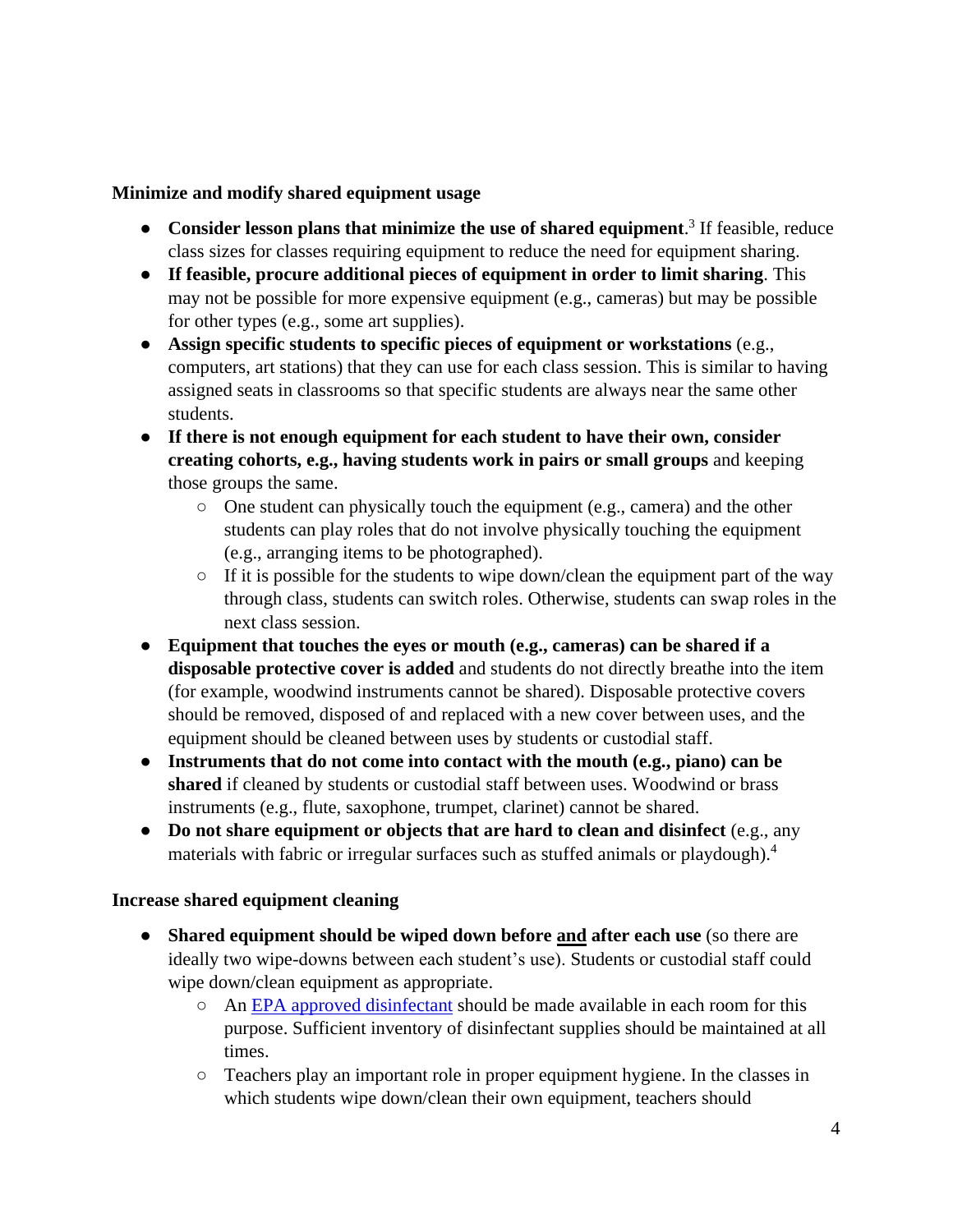demonstrate how to properly wipe down/clean equipment, reinforce the importance of this practice, and supervise cleaning to ensure it is done correctly.

- Post signage in all areas with shared equipment reminding students to wipe it down/clean it before and after use.
- **Additionally, shared equipment should be cleaned and disinfected at least daily** as part of building cleaning schedules. Frequently touched surfaces (e.g., handles, buttons) should be cleaned multiple times a day.<sup>5  $6$ </sup>

# **Specific guidance by type of course**

# **Chorus and singing instruction**

Singing carries a relatively higher risk of virus transmission because voice projection generates respiratory droplets.<sup>7</sup> Chorus and singing must use the guidance for courses that require enhanced health and safety measures on page 3.

- Individuals singing indoors must wear masks. These masks should be tight and wellfitting. Consider what mask types may be most comfortable for singing and whether these masks can be provided to students.<sup>8</sup>
- When indoors, singing should be limited to 30 minutes at one time.
- When indoors, schools should prioritize the use of large, well-ventilated spaces for singing, such as auditoriums or gymnasiums.
- When indoors, students should sing at lower volumes. The lower the volume, the less projection required. Consider, also, the volume of any background music. The higher the volume of background music, the more vocalists will need to project to be heard.
- When outdoors, staff should monitor student volume to prevent harm to students' vocal cords.
- All students should face in one direction instead of facing one another. Avoid singing in a circle or semicircular formation.
- Students and teachers should avoid sharing materials (e.g., music stands) when feasible. Any sharing of equipment should follow the equipment sharing guidelines on page 3.
- When it is not possible to continue with singing instruction based on the guidelines on page 3, courses can focus on other aspects of music instruction, such as history of music, music theory, or vocal anatomy. These courses could also be conducted virtually.<sup>9</sup>

# **Theater**

Singing and voice projection, both common in theater, carry a relatively higher risk of virus transmission.<sup>10</sup> Musical and non-musical theater courses and activities must use the above guidelines for courses that require enhanced health and safety measures on page 3.

● Intentionally select artistic works that may facilitate reduced in-person interaction, such as those that involve smaller casts or that are easily rehearsed outdoors.<sup>11</sup> As one example, Concord Theatricals has created a [list of such works.](https://documentcloud.adobe.com/link/track?uri=urn%3Aaaid%3Ascds%3AUS%3A90e524f9-d054-4b1a-96cf-b4ca6d32d9e4#pageNum=1)<sup>12</sup>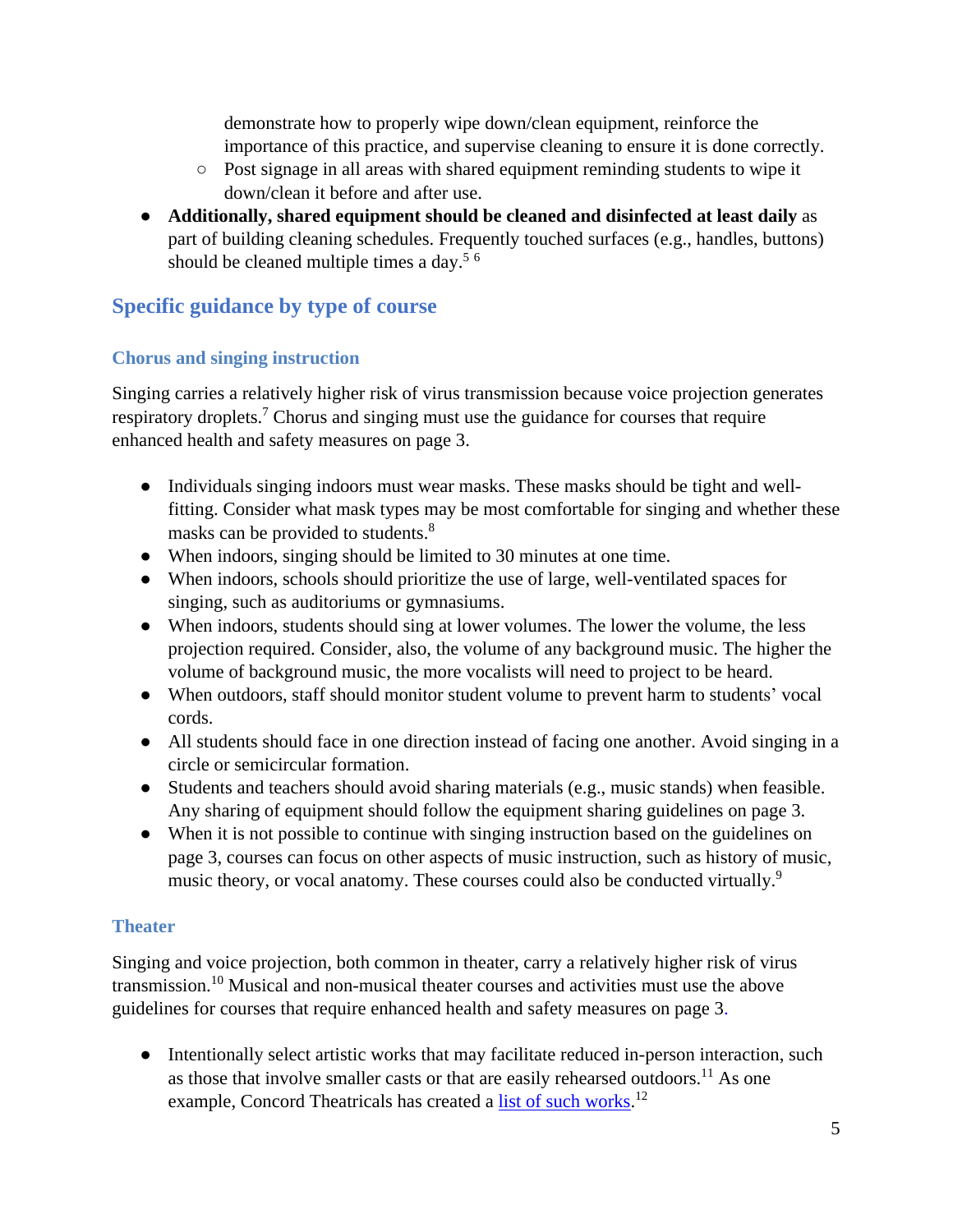- Avoid sharing equipment as feasible. Any sharing of equipment, including props, set pieces, rails, and voice amplification equipment, should follow the equipment sharing guidelines on page 3. Do not share makeup or anything that comes into close contact with mouth or eyes (e.g., microphones). Avoid sharing costumes and wigs.<sup>13</sup>
- Any rental equipment should be thoroughly disinfected upon receipt and before returning and regularly cleaned and disinfected, as with other equipment.

# **Band and the use of musical instruments**

As is the case for chorus and singing, some musical instruments carry a relatively higher risk of virus transmission. Instruction for brass and woodwind instruments must follow the guidelines for courses that require enhanced health and safety measures on page 2.

- As noted earlier, instruction for musical instruments that require air blowing (e.g., flute, oboe, clarinet, trumpet, saxophone, trombone) can occur outdoors or indoors, if in-person school is occurring, when individuals are at least 10 feet apart. These instruments should never be shared.
	- o For musical instruments that require air blowing, the use of bell covers and instrument masks are encouraged. Instrument masks are regular masks with a slit or hole cut for the mouthpiece.<sup>14</sup>
	- o Spit valves should be emptied onto a disposable, absorbent pad rather than the floor so that contents can be contained.
- Instruction for musical instruments that do not involve air blowing (e.g., strings, percussion, piano) may continue indoors or outdoors as long as health and safety requirements are met. If needed, these instruments can be shared between students in accordance with the above guidance on shared equipment on page 3.
- Students should be encouraged to clean their instruments regularly, especially the mouthpiece and high-touch surfaces, such as finger pads.
- For cleaning guidelines specific to each instrument, the National Federation of State High School Associations, the National Association for Music Education, and the National Association of Music Merchants Foundation have published [COVID-19 Instrument](https://www.nfhs.org/articles/covid-19-instrument-cleaning-guidelines/)  [Cleaning Guidelines.](https://www.nfhs.org/articles/covid-19-instrument-cleaning-guidelines/)

#### **Dance**

While dance does not typically involve vocalization, it is a physically intense activity, similar to physical education, and can result in an increased risk of transmission due to increased respiration. Dance courses and activities must use the guidelines for courses that require enhanced health and safety measures on page 2. In addition:

- Prioritize forms of dance that allow for adequate distancing;<sup>15</sup> dances reliant on closeproximity partners must be adapted to maintain physical distancing requirements.
- All sharing of equipment should follow the shared equipment guidance on page 3.
- Keep music at a volume that minimizes the need for the instructor to project their voice.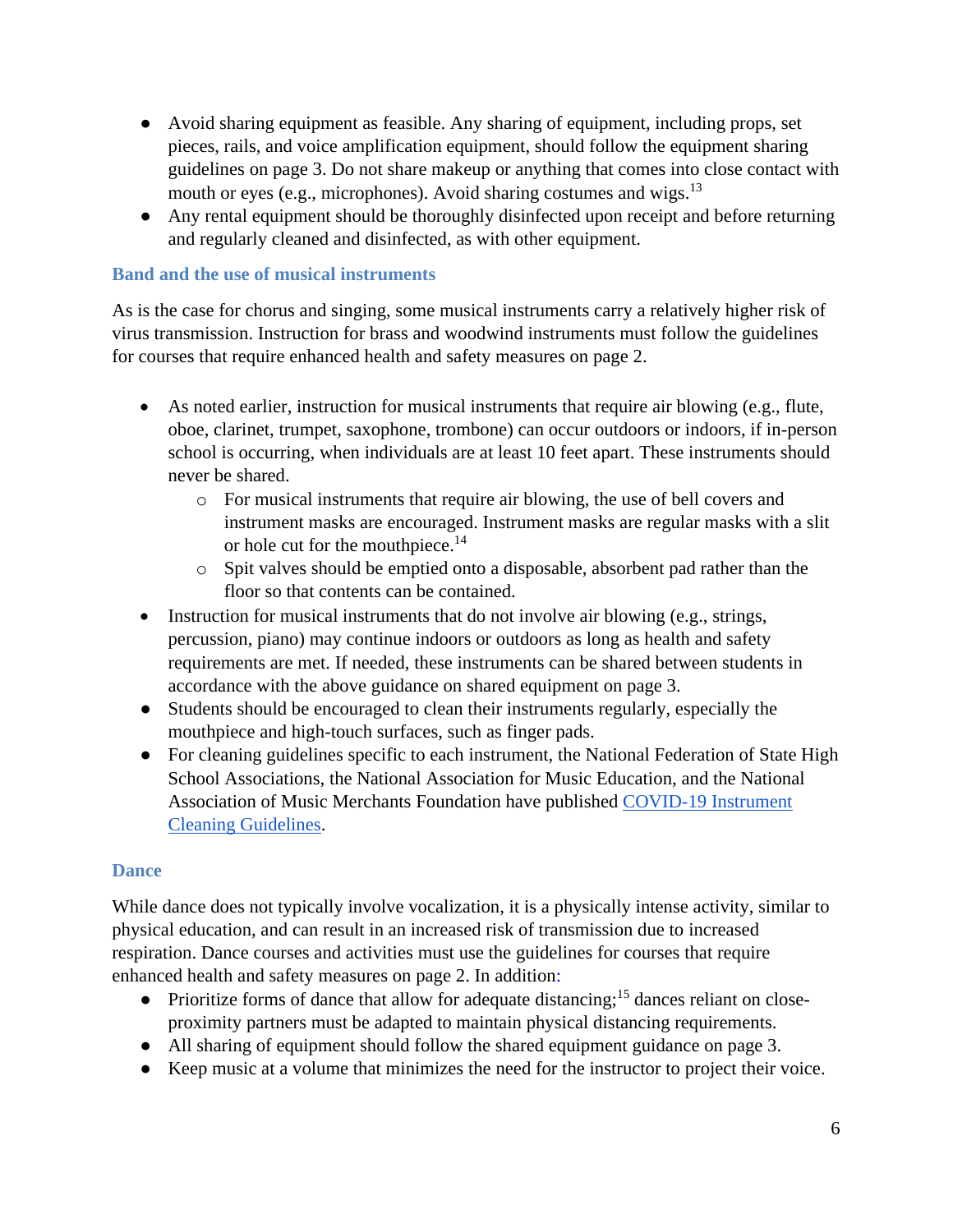# **Physical education**

This section contains guidance for physical education classes during the school day. With physical activity, individuals tend to breathe more heavily and speak louder, which increases the potential for dispersal of respiratory droplets. Physical education classes should follow the guidance for courses that require enhanced health and safety measures on page 2 and equipment sharing on page 3 and follow these guidelines:

- No physical education classes can have activities with close physical contact.
- Physical education should prioritize activities that do not require shared equipment. For example, consider agility training exercises, bodyweight strength training (such as pushups), yoga, track and field, running, step aerobics, or racquet activities (as long as racquets are disinfected before and after use).
- Prioritize outdoor activities, whenever possible.
- Students should wash or sanitize hands before and after physical education. Particular attention should be paid to washing and sanitizing hands before and after masks are removed and put on, if applicable.
- No sharing of water bottles, towels, mouth guards, helmets or other equipment that comes into contact with the nose or mouth is allowed.
- If feasible, close communal areas, including athletic locker rooms. If not feasible, stagger locker assignments and access such that students who need to use lockers at the same time (e.g., those in the same physical education class) will be able to maintain physical distancing. Athletic locker rooms should be cleaned and disinfected at least daily.
- As part of the school cleaning/disinfecting protocols, frequently clean and disinfect hightouch surfaces (e.g., any equipment used) between uses and at least daily.

#### **Visual arts**

Visual arts courses and activities may involve the sharing of specialized equipment among students, such as paint brushes, paints, and cameras. Visual arts courses and activities must follow the guidance on equipment sharing on page 3.

Additional suggestions for visual arts courses and activities include:

- Pay particular attention to adding disposable protective covers to shared cameras and any other equipment that requires close eye or mouth contact.
- Adapt curricula when feasible to avoid expensive equipment (such as printers) that students need to share.
- Prioritize activities that require minimal supplies, such as sculpting clay, or create individual art kits with assigned supplies (e.g., colored pencils, markers) to use for the semester.
- Emphasize any elements of courses that could involve outdoor time such as drawing outdoors or nature photography.